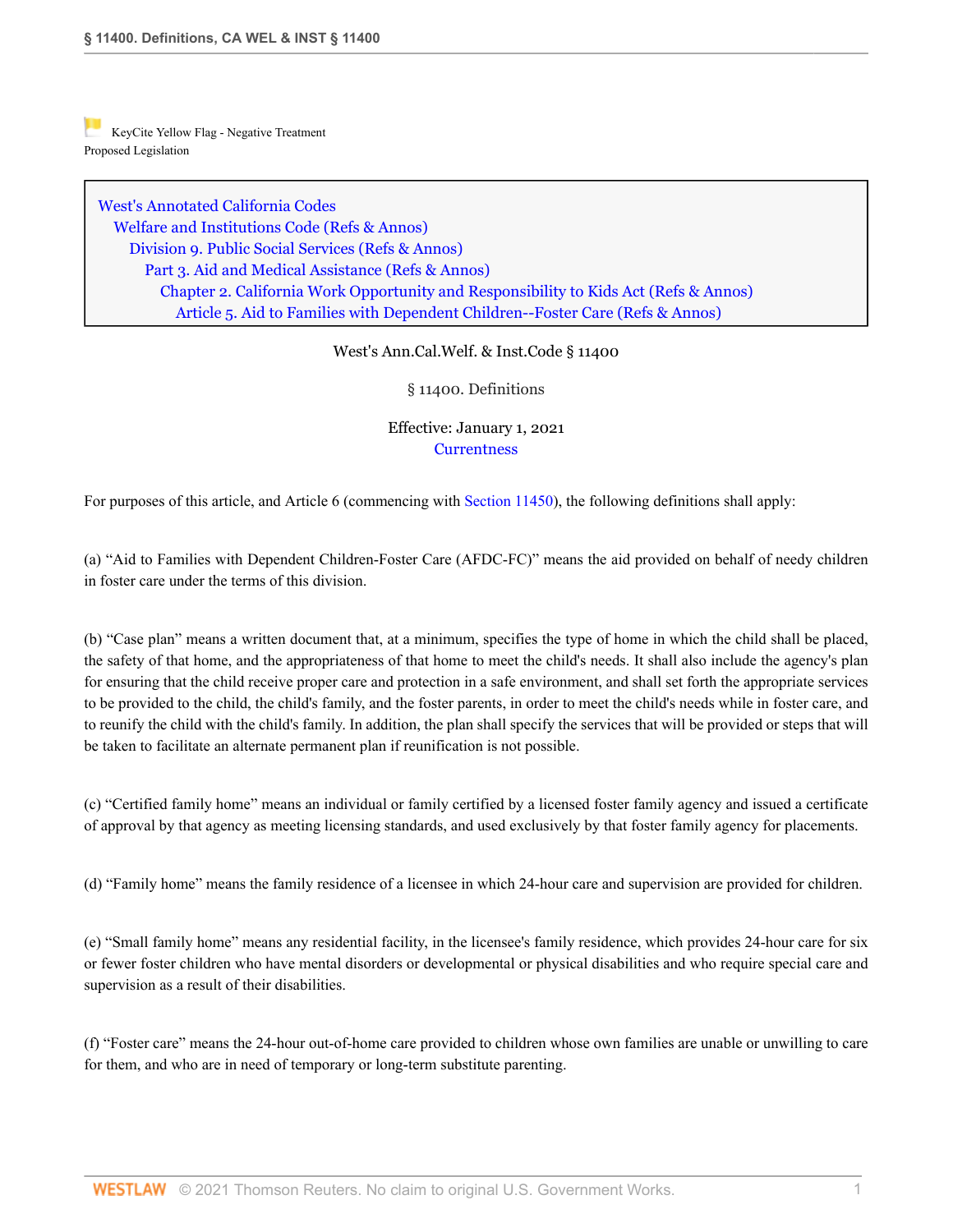(g) "Foster family agency" means a licensed community care facility, as defined in [paragraph \(4\) of subdivision \(a\) of Section](http://www.westlaw.com/Link/Document/FullText?findType=L&pubNum=1000213&cite=CAHSS1502&originatingDoc=N26B7AEF002CF11EBBB39971006BACD51&refType=SP&originationContext=document&vr=3.0&rs=cblt1.0&transitionType=DocumentItem&contextData=(sc.History*oc.Search)#co_pp_8b3b0000958a4) [1502 of the Health and Safety Code](http://www.westlaw.com/Link/Document/FullText?findType=L&pubNum=1000213&cite=CAHSS1502&originatingDoc=N26B7AEF002CF11EBBB39971006BACD51&refType=SP&originationContext=document&vr=3.0&rs=cblt1.0&transitionType=DocumentItem&contextData=(sc.History*oc.Search)#co_pp_8b3b0000958a4). Private foster family agencies shall be organized and operated on a nonprofit basis.

(h) "Group home" means a nondetention privately operated residential home, organized and operated on a nonprofit basis only, of any capacity, or a nondetention licensed residential care home operated by the County of San Mateo with a capacity of up to 25 beds, that accepts children in need of care and supervision in a group home, as defined by paragraph (13) of [subdivision](http://www.westlaw.com/Link/Document/FullText?findType=L&pubNum=1000213&cite=CAHSS1502&originatingDoc=N26B7AEF002CF11EBBB39971006BACD51&refType=SP&originationContext=document&vr=3.0&rs=cblt1.0&transitionType=DocumentItem&contextData=(sc.History*oc.Search)#co_pp_8b3b0000958a4) [\(a\) of Section 1502 of the Health and Safety Code](http://www.westlaw.com/Link/Document/FullText?findType=L&pubNum=1000213&cite=CAHSS1502&originatingDoc=N26B7AEF002CF11EBBB39971006BACD51&refType=SP&originationContext=document&vr=3.0&rs=cblt1.0&transitionType=DocumentItem&contextData=(sc.History*oc.Search)#co_pp_8b3b0000958a4).

(i) "Periodic review" means review of a child's status by the juvenile court or by an administrative review panel, that shall include a consideration of the safety of the child, a determination of the continuing need for placement in foster care, evaluation of the goals for the placement and the progress toward meeting these goals, and development of a target date for the child's return home or establishment of alternative permanent placement.

(j) "Permanency planning hearing" means a hearing conducted by the juvenile court in which the child's future status, including whether the child shall be returned home or another permanent plan shall be developed, is determined.

(k) "Placement and care" refers to the responsibility for the welfare of a child vested in an agency or organization by virtue of the agency or organization having (1) been delegated care, custody, and control of a child by the juvenile court, (2) taken responsibility, pursuant to a relinquishment or termination of parental rights on a child, (3) taken the responsibility of supervising a child detained by the juvenile court pursuant to [Section 319](http://www.westlaw.com/Link/Document/FullText?findType=L&pubNum=1000228&cite=CAWIS319&originatingDoc=N26B7AEF002CF11EBBB39971006BACD51&refType=LQ&originationContext=document&vr=3.0&rs=cblt1.0&transitionType=DocumentItem&contextData=(sc.History*oc.Search)) or [636](http://www.westlaw.com/Link/Document/FullText?findType=L&pubNum=1000228&cite=CAWIS636&originatingDoc=N26B7AEF002CF11EBBB39971006BACD51&refType=LQ&originationContext=document&vr=3.0&rs=cblt1.0&transitionType=DocumentItem&contextData=(sc.History*oc.Search)), or (4) signed a voluntary placement agreement for the child's placement; or to the responsibility designated to an individual by virtue of the individual being appointed the child's legal guardian.

(*l*) "Preplacement preventive services" means services that are designed to help children remain with their families by preventing or eliminating the need for removal.

(m) "Relative" means an adult who is related to the child by blood, adoption, or affinity within the fifth degree of kinship, including stepparents, stepsiblings, and all relatives whose status is preceded by the words "great," "great-great," or "grand" or the spouse of any of these persons even if the marriage was terminated by death or dissolution.

(n) "Nonrelative extended family member" means an adult caregiver who has an established familial or mentoring relationship with the child, as described in [Section 362.7.](http://www.westlaw.com/Link/Document/FullText?findType=L&pubNum=1000228&cite=CAWIS362.7&originatingDoc=N26B7AEF002CF11EBBB39971006BACD51&refType=LQ&originationContext=document&vr=3.0&rs=cblt1.0&transitionType=DocumentItem&contextData=(sc.History*oc.Search))

(*o*) "Voluntary placement" means an out-of-home placement of a child by (1) the county welfare department, probation department, or Indian tribe that has entered into an agreement pursuant to [Section 10553.1](http://www.westlaw.com/Link/Document/FullText?findType=L&pubNum=1000228&cite=CAWIS10553.1&originatingDoc=N26B7AEF002CF11EBBB39971006BACD51&refType=LQ&originationContext=document&vr=3.0&rs=cblt1.0&transitionType=DocumentItem&contextData=(sc.History*oc.Search)), after the parents or guardians have requested the assistance of the county welfare department and have signed a voluntary placement agreement, or (2) the county welfare department licensed public or private adoption agency, or the department acting as an adoption agency, after the parents have requested the assistance of either the county welfare department, the licensed public or private adoption agency, or the department acting as an adoption agency for the purpose of adoption planning, and have signed a voluntary placement agreement.

(p) "Voluntary placement agreement" means a written agreement between either the county welfare department, probation department, or Indian tribe that has entered into an agreement pursuant to [Section 10553.1](http://www.westlaw.com/Link/Document/FullText?findType=L&pubNum=1000228&cite=CAWIS10553.1&originatingDoc=N26B7AEF002CF11EBBB39971006BACD51&refType=LQ&originationContext=document&vr=3.0&rs=cblt1.0&transitionType=DocumentItem&contextData=(sc.History*oc.Search)), licensed public or private adoption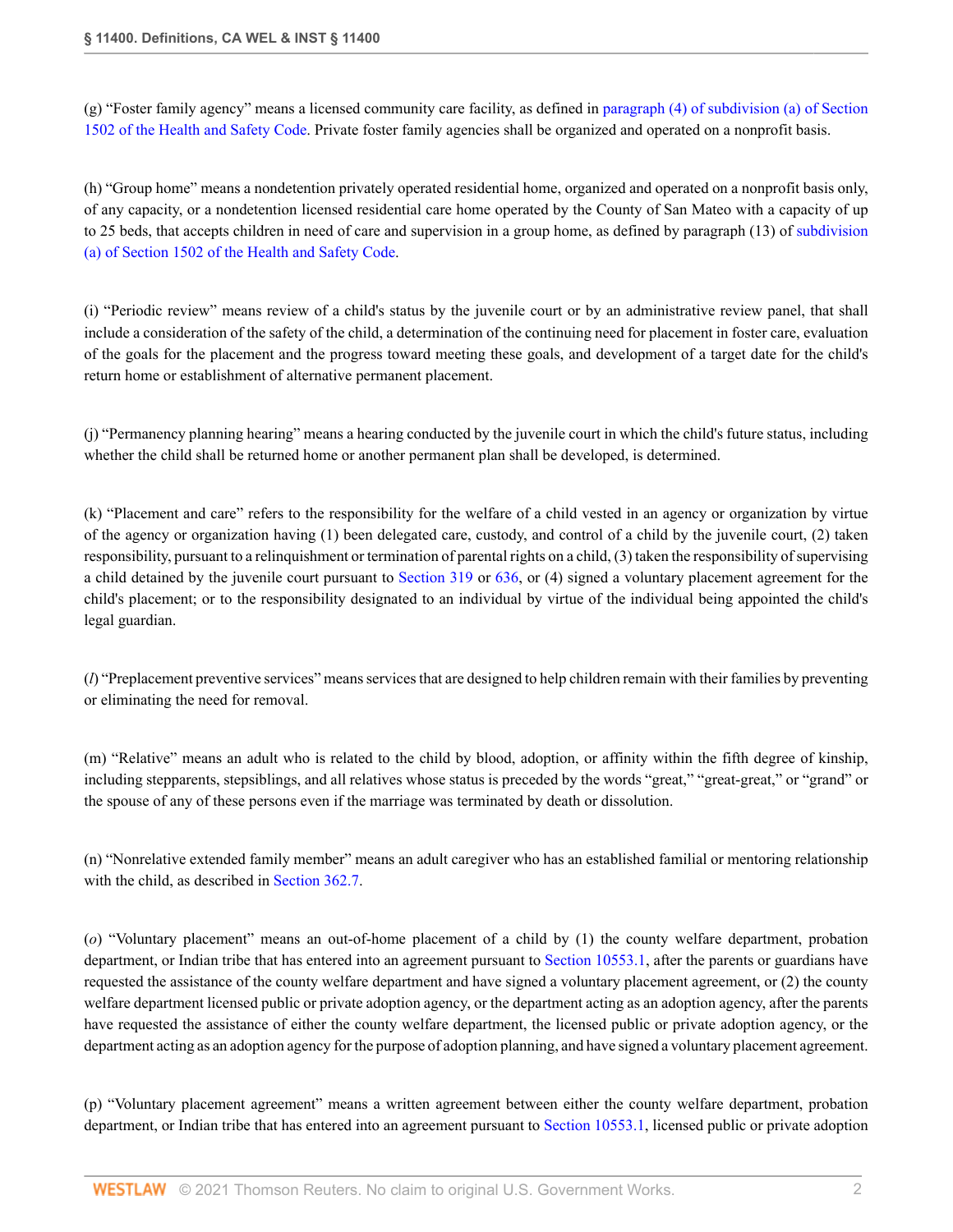agency, or the department acting as an adoption agency, and the parents or guardians of a child that specifies, at a minimum, the following:

(1) The legal status of the child.

(2) The rights and obligations of the parents or guardians, the child, and the agency in which the child is placed.

(q) "Original placement date" means the most recent date on which the court detained a child and ordered an agency to be responsible for supervising the child or the date on which an agency assumed responsibility for a child due to termination of parental rights, relinquishment, or voluntary placement.

 $(r)(1)$  "Transitional housing placement provider" means an organization licensed by the State Department of Social Services pursuant to [Section 1559.110 of the Health and Safety Code](http://www.westlaw.com/Link/Document/FullText?findType=L&pubNum=1000213&cite=CAHSS1559.110&originatingDoc=N26B7AEF002CF11EBBB39971006BACD51&refType=LQ&originationContext=document&vr=3.0&rs=cblt1.0&transitionType=DocumentItem&contextData=(sc.History*oc.Search)) to provide supervised transitional housing services to foster children who are at least 16 years of age. A transitional housing placement provider shall be privately operated and organized on a nonprofit basis.

(2) Prior to licensure, a provider shall obtain certification from the applicable county, in accordance with [Section 16522.1](http://www.westlaw.com/Link/Document/FullText?findType=L&pubNum=1000228&cite=CAWIS16522.1&originatingDoc=N26B7AEF002CF11EBBB39971006BACD51&refType=LQ&originationContext=document&vr=3.0&rs=cblt1.0&transitionType=DocumentItem&contextData=(sc.History*oc.Search)).

(s) "Transitional Housing Program-Plus" means a provider certified by the applicable county, in accordance with [subdivision](http://www.westlaw.com/Link/Document/FullText?findType=L&pubNum=1000228&cite=CAWIS16522&originatingDoc=N26B7AEF002CF11EBBB39971006BACD51&refType=SP&originationContext=document&vr=3.0&rs=cblt1.0&transitionType=DocumentItem&contextData=(sc.History*oc.Search)#co_pp_4b24000003ba5) [\(c\) of Section 16522,](http://www.westlaw.com/Link/Document/FullText?findType=L&pubNum=1000228&cite=CAWIS16522&originatingDoc=N26B7AEF002CF11EBBB39971006BACD51&refType=SP&originationContext=document&vr=3.0&rs=cblt1.0&transitionType=DocumentItem&contextData=(sc.History*oc.Search)#co_pp_4b24000003ba5) to provide transitional housing services to former foster youth who have exited the foster care system on or after their 18th birthday.

(t) "Whole family foster home" means a resource family, licensed foster family home, approved relative caregiver or nonrelative extended family member's home, the home of a nonrelated legal guardian whose guardianship was established pursuant to [Section 360](http://www.westlaw.com/Link/Document/FullText?findType=L&pubNum=1000228&cite=CAWIS360&originatingDoc=N26B7AEF002CF11EBBB39971006BACD51&refType=LQ&originationContext=document&vr=3.0&rs=cblt1.0&transitionType=DocumentItem&contextData=(sc.History*oc.Search)) or [366.26,](http://www.westlaw.com/Link/Document/FullText?findType=L&pubNum=1000228&cite=CAWIS366.26&originatingDoc=N26B7AEF002CF11EBBB39971006BACD51&refType=LQ&originationContext=document&vr=3.0&rs=cblt1.0&transitionType=DocumentItem&contextData=(sc.History*oc.Search)) certified family home, or a host family of a transitional housing placement provider, that provides foster care for a minor or nonminor dependent parent and their child, and is specifically recruited and trained to assist the minor or nonminor dependent parent in developing the skills necessary to provide a safe, stable, and permanent home for the child. The child of the minor or nonminor dependent parent need not be the subject of a petition filed pursuant to [Section 300](http://www.westlaw.com/Link/Document/FullText?findType=L&pubNum=1000228&cite=CAWIS300&originatingDoc=N26B7AEF002CF11EBBB39971006BACD51&refType=LQ&originationContext=document&vr=3.0&rs=cblt1.0&transitionType=DocumentItem&contextData=(sc.History*oc.Search)) to qualify for placement in a whole family foster home.

(u) "Mutual agreement" means any of the following:

(1) A written voluntary agreement of consent for continued placement and care in a supervised setting between a minor or, on and after January 1, 2012, a nonminor dependent, and the county welfare services or probation department or tribal agency responsible for the foster care placement, that documents the nonminor's continued willingness to remain in supervised out-ofhome placement under the placement and care of the responsible county, tribe, consortium of tribes, or tribal organization that has entered into an agreement with the state pursuant to [Section 10553.1,](http://www.westlaw.com/Link/Document/FullText?findType=L&pubNum=1000228&cite=CAWIS10553.1&originatingDoc=N26B7AEF002CF11EBBB39971006BACD51&refType=LQ&originationContext=document&vr=3.0&rs=cblt1.0&transitionType=DocumentItem&contextData=(sc.History*oc.Search)) remain under the jurisdiction of the juvenile court as a nonminor dependent, and report any change of circumstances relevant to continued eligibility for foster care payments, and that documents the nonminor's and social worker's or probation officer's agreement to work together to facilitate implementation of the mutually developed supervised placement agreement and transitional independent living case plan.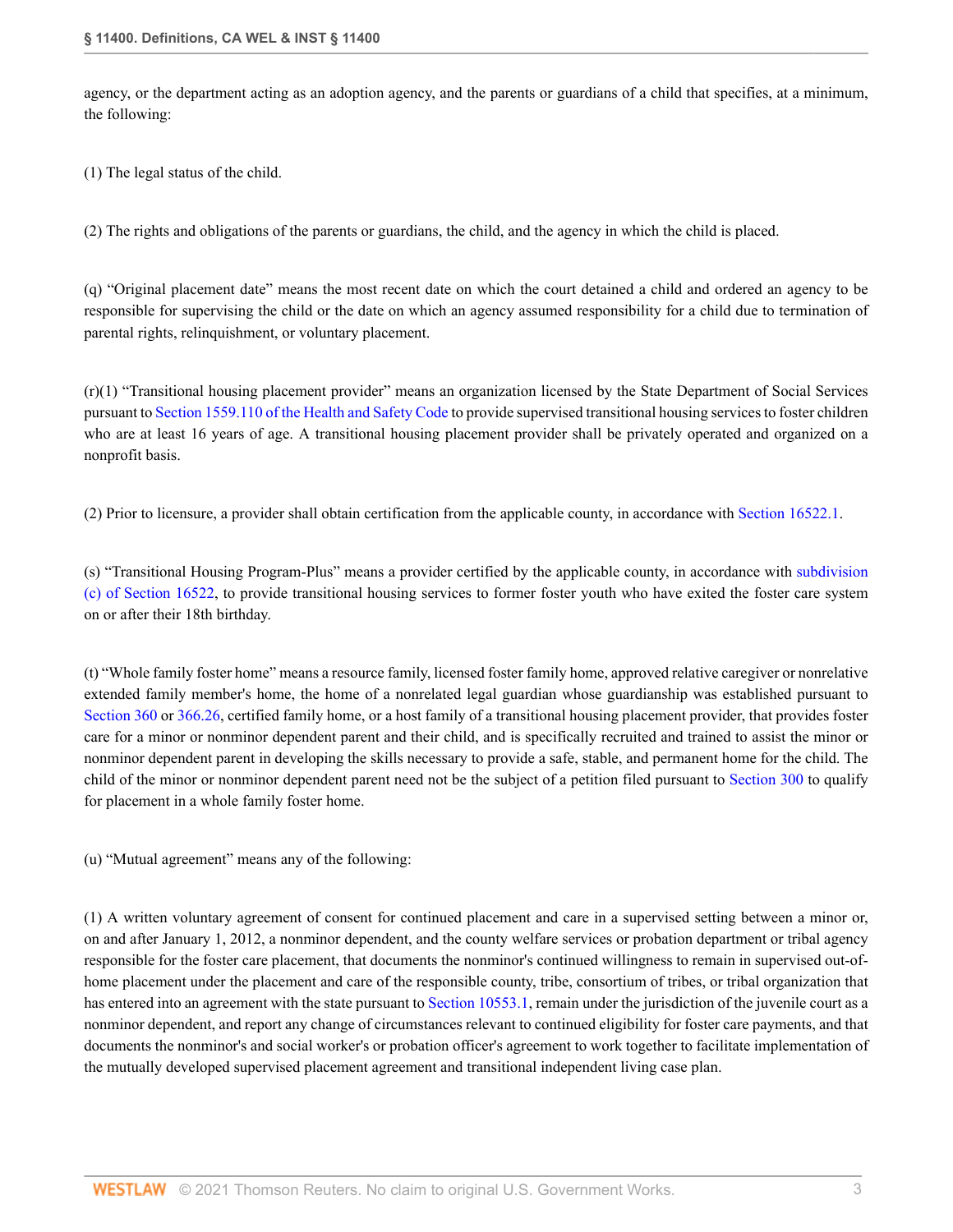(2) An agreement, as described in paragraph (1), between a nonminor former dependent or ward in receipt of Kin-GAP payments under Article 4.5 (commencing with [Section 11360](http://www.westlaw.com/Link/Document/FullText?findType=L&pubNum=1000228&cite=CAWIS11360&originatingDoc=N26B7AEF002CF11EBBB39971006BACD51&refType=LQ&originationContext=document&vr=3.0&rs=cblt1.0&transitionType=DocumentItem&contextData=(sc.History*oc.Search))) or Article 4.7 (commencing with [Section 11385\)](http://www.westlaw.com/Link/Document/FullText?findType=L&pubNum=1000228&cite=CAWIS11385&originatingDoc=N26B7AEF002CF11EBBB39971006BACD51&refType=LQ&originationContext=document&vr=3.0&rs=cblt1.0&transitionType=DocumentItem&contextData=(sc.History*oc.Search)), and the agency responsible for the Kin-GAP benefits, provided that the nonminor former dependent or ward satisfies the conditions described in [Section 11403.01](http://www.westlaw.com/Link/Document/FullText?findType=L&pubNum=1000228&cite=CAWIS11403.01&originatingDoc=N26B7AEF002CF11EBBB39971006BACD51&refType=LQ&originationContext=document&vr=3.0&rs=cblt1.0&transitionType=DocumentItem&contextData=(sc.History*oc.Search)), or one or more of the conditions described in [paragraphs \(1\)](http://www.westlaw.com/Link/Document/FullText?findType=L&pubNum=1000228&cite=CAWIS11403&originatingDoc=N26B7AEF002CF11EBBB39971006BACD51&refType=SP&originationContext=document&vr=3.0&rs=cblt1.0&transitionType=DocumentItem&contextData=(sc.History*oc.Search)#co_pp_a83b000018c76) to [\(5\), inclusive, of subdivision \(b\) of Section](http://www.westlaw.com/Link/Document/FullText?findType=L&pubNum=1000228&cite=CAWIS11403&originatingDoc=N26B7AEF002CF11EBBB39971006BACD51&refType=SP&originationContext=document&vr=3.0&rs=cblt1.0&transitionType=DocumentItem&contextData=(sc.History*oc.Search)#co_pp_a83b000018c76) [11403.](http://www.westlaw.com/Link/Document/FullText?findType=L&pubNum=1000228&cite=CAWIS11403&originatingDoc=N26B7AEF002CF11EBBB39971006BACD51&refType=SP&originationContext=document&vr=3.0&rs=cblt1.0&transitionType=DocumentItem&contextData=(sc.History*oc.Search)#co_pp_a83b000018c76) For purposes of this paragraph and paragraph (3), "nonminor former dependent or ward" has the same meaning as described in subdivision (aa).

(3) An agreement, as described in paragraph (1), between a nonminor former dependent or ward in receipt of AFDC-FC payments under [subdivision \(e\)](http://www.westlaw.com/Link/Document/FullText?findType=L&pubNum=1000228&cite=CAWIS11405&originatingDoc=N26B7AEF002CF11EBBB39971006BACD51&refType=SP&originationContext=document&vr=3.0&rs=cblt1.0&transitionType=DocumentItem&contextData=(sc.History*oc.Search)#co_pp_7fdd00001ca15) or [\(f\) of Section 11405](http://www.westlaw.com/Link/Document/FullText?findType=L&pubNum=1000228&cite=CAWIS11405&originatingDoc=N26B7AEF002CF11EBBB39971006BACD51&refType=SP&originationContext=document&vr=3.0&rs=cblt1.0&transitionType=DocumentItem&contextData=(sc.History*oc.Search)#co_pp_ae0d0000c5150) and the agency responsible for the AFDC-FC benefits, provided that the nonminor former dependent or ward described in [subdivision \(e\) of Section 11405](http://www.westlaw.com/Link/Document/FullText?findType=L&pubNum=1000228&cite=CAWIS11405&originatingDoc=N26B7AEF002CF11EBBB39971006BACD51&refType=SP&originationContext=document&vr=3.0&rs=cblt1.0&transitionType=DocumentItem&contextData=(sc.History*oc.Search)#co_pp_7fdd00001ca15) satisfies one or more of the conditions described in [paragraphs \(1\)](http://www.westlaw.com/Link/Document/FullText?findType=L&pubNum=1000228&cite=CAWIS11403&originatingDoc=N26B7AEF002CF11EBBB39971006BACD51&refType=SP&originationContext=document&vr=3.0&rs=cblt1.0&transitionType=DocumentItem&contextData=(sc.History*oc.Search)#co_pp_a83b000018c76) to [\(5\), inclusive, of subdivision \(b\) of Section 11403](http://www.westlaw.com/Link/Document/FullText?findType=L&pubNum=1000228&cite=CAWIS11403&originatingDoc=N26B7AEF002CF11EBBB39971006BACD51&refType=SP&originationContext=document&vr=3.0&rs=cblt1.0&transitionType=DocumentItem&contextData=(sc.History*oc.Search)#co_pp_a83b000018c76), and the nonminor described in [subdivision](http://www.westlaw.com/Link/Document/FullText?findType=L&pubNum=1000228&cite=CAWIS11405&originatingDoc=N26B7AEF002CF11EBBB39971006BACD51&refType=SP&originationContext=document&vr=3.0&rs=cblt1.0&transitionType=DocumentItem&contextData=(sc.History*oc.Search)#co_pp_ae0d0000c5150) [\(f\) of Section 11405](http://www.westlaw.com/Link/Document/FullText?findType=L&pubNum=1000228&cite=CAWIS11405&originatingDoc=N26B7AEF002CF11EBBB39971006BACD51&refType=SP&originationContext=document&vr=3.0&rs=cblt1.0&transitionType=DocumentItem&contextData=(sc.History*oc.Search)#co_pp_ae0d0000c5150) satisfies the secondary school or equivalent training or certificate program conditions described in that subdivision.

(v) "Nonminor dependent" means, on and after January 1, 2012, a foster child, as described in [Section 675\(8\)\(B\) of Title 42](http://www.westlaw.com/Link/Document/FullText?findType=L&pubNum=1000546&cite=42USCAS675&originatingDoc=N26B7AEF002CF11EBBB39971006BACD51&refType=SP&originationContext=document&vr=3.0&rs=cblt1.0&transitionType=DocumentItem&contextData=(sc.History*oc.Search)#co_pp_b28f000006261) [of the United States Code](http://www.westlaw.com/Link/Document/FullText?findType=L&pubNum=1000546&cite=42USCAS675&originatingDoc=N26B7AEF002CF11EBBB39971006BACD51&refType=SP&originationContext=document&vr=3.0&rs=cblt1.0&transitionType=DocumentItem&contextData=(sc.History*oc.Search)#co_pp_b28f000006261) under the federal Social Security Act who is a current dependent child or ward of the juvenile court, or who is a nonminor under the transition jurisdiction of the juvenile court, as described in [Section 450](http://www.westlaw.com/Link/Document/FullText?findType=L&pubNum=1000228&cite=CAWIS450&originatingDoc=N26B7AEF002CF11EBBB39971006BACD51&refType=LQ&originationContext=document&vr=3.0&rs=cblt1.0&transitionType=DocumentItem&contextData=(sc.History*oc.Search)), and who satisfies all of the following criteria:

(1) The nonminor dependent has attained 18 years of age while under an order of foster care placement by the juvenile court, and is not more than 19 years of age on or after January 1, 2012, not more than 20 years of age on or after January 1, 2013, or not more than 21 years of age on or after January 1, 2014, and as described in [Section 10103.5.](http://www.westlaw.com/Link/Document/FullText?findType=L&pubNum=1000228&cite=CAWIS10103.5&originatingDoc=N26B7AEF002CF11EBBB39971006BACD51&refType=LQ&originationContext=document&vr=3.0&rs=cblt1.0&transitionType=DocumentItem&contextData=(sc.History*oc.Search))

(2) The nonminor dependent is in foster care under the placement and care responsibility of the county welfare department, county probation department, Indian tribe, consortium of tribes, or tribal organization that entered into an agreement pursuant to [Section 10553.1](http://www.westlaw.com/Link/Document/FullText?findType=L&pubNum=1000228&cite=CAWIS10553.1&originatingDoc=N26B7AEF002CF11EBBB39971006BACD51&refType=LQ&originationContext=document&vr=3.0&rs=cblt1.0&transitionType=DocumentItem&contextData=(sc.History*oc.Search)).

<span id="page-3-0"></span>(3) The nonminor dependent has a transitional independent living case plan pursuant to Section 475(8) of the federal Social Security Act ([42 U.S.C. Sec. 675\(8\)](http://www.westlaw.com/Link/Document/FullText?findType=L&pubNum=1000546&cite=42USCAS675&originatingDoc=N26B7AEF002CF11EBBB39971006BACD51&refType=SP&originationContext=document&vr=3.0&rs=cblt1.0&transitionType=DocumentItem&contextData=(sc.History*oc.Search)#co_pp_23450000ab4d2)), as contained in the federal Fostering Connections to Success and Increasing Adoptions Act of 2008 ([Public Law 110-351\)](http://www.westlaw.com/Link/Document/FullText?findType=l&pubNum=1077005&cite=UUID(IE62790C095-5E11DDBE06B-D1E4637FFA9)&originatingDoc=N26B7AEF002CF11EBBB39971006BACD51&refType=SL&originationContext=document&vr=3.0&rs=cblt1.0&transitionType=DocumentItem&contextData=(sc.History*oc.Search)), <sup>[1](#page-5-1)</sup> as described in [Section 11403.](http://www.westlaw.com/Link/Document/FullText?findType=L&pubNum=1000228&cite=CAWIS11403&originatingDoc=N26B7AEF002CF11EBBB39971006BACD51&refType=LQ&originationContext=document&vr=3.0&rs=cblt1.0&transitionType=DocumentItem&contextData=(sc.History*oc.Search))

(w) "Supervised independent living placement" means, on and after January 1, 2012, an independent supervised setting in which the nonminor dependent is living independently, pursuant to Section 472(c) of the federal Social Security Act ([42 U.S.C.](http://www.westlaw.com/Link/Document/FullText?findType=L&pubNum=1000546&cite=42USCAS672&originatingDoc=N26B7AEF002CF11EBBB39971006BACD51&refType=SP&originationContext=document&vr=3.0&rs=cblt1.0&transitionType=DocumentItem&contextData=(sc.History*oc.Search)#co_pp_4b24000003ba5) [Sec. 672\(c\)\)](http://www.westlaw.com/Link/Document/FullText?findType=L&pubNum=1000546&cite=42USCAS672&originatingDoc=N26B7AEF002CF11EBBB39971006BACD51&refType=SP&originationContext=document&vr=3.0&rs=cblt1.0&transitionType=DocumentItem&contextData=(sc.History*oc.Search)#co_pp_4b24000003ba5).

(x) "Supervised independent living setting," pursuant to Section 472(c) of the federal Social Security Act ([42 U.S.C. Sec.](http://www.westlaw.com/Link/Document/FullText?findType=L&pubNum=1000546&cite=42USCAS672&originatingDoc=N26B7AEF002CF11EBBB39971006BACD51&refType=SP&originationContext=document&vr=3.0&rs=cblt1.0&transitionType=DocumentItem&contextData=(sc.History*oc.Search)#co_pp_4b24000003ba5)  $672(c)$ , includes all of the following:

(1) A supervised independent living placement, as defined in subdivision (w), and as specified in a nonminor dependent's transitional independent living case plan.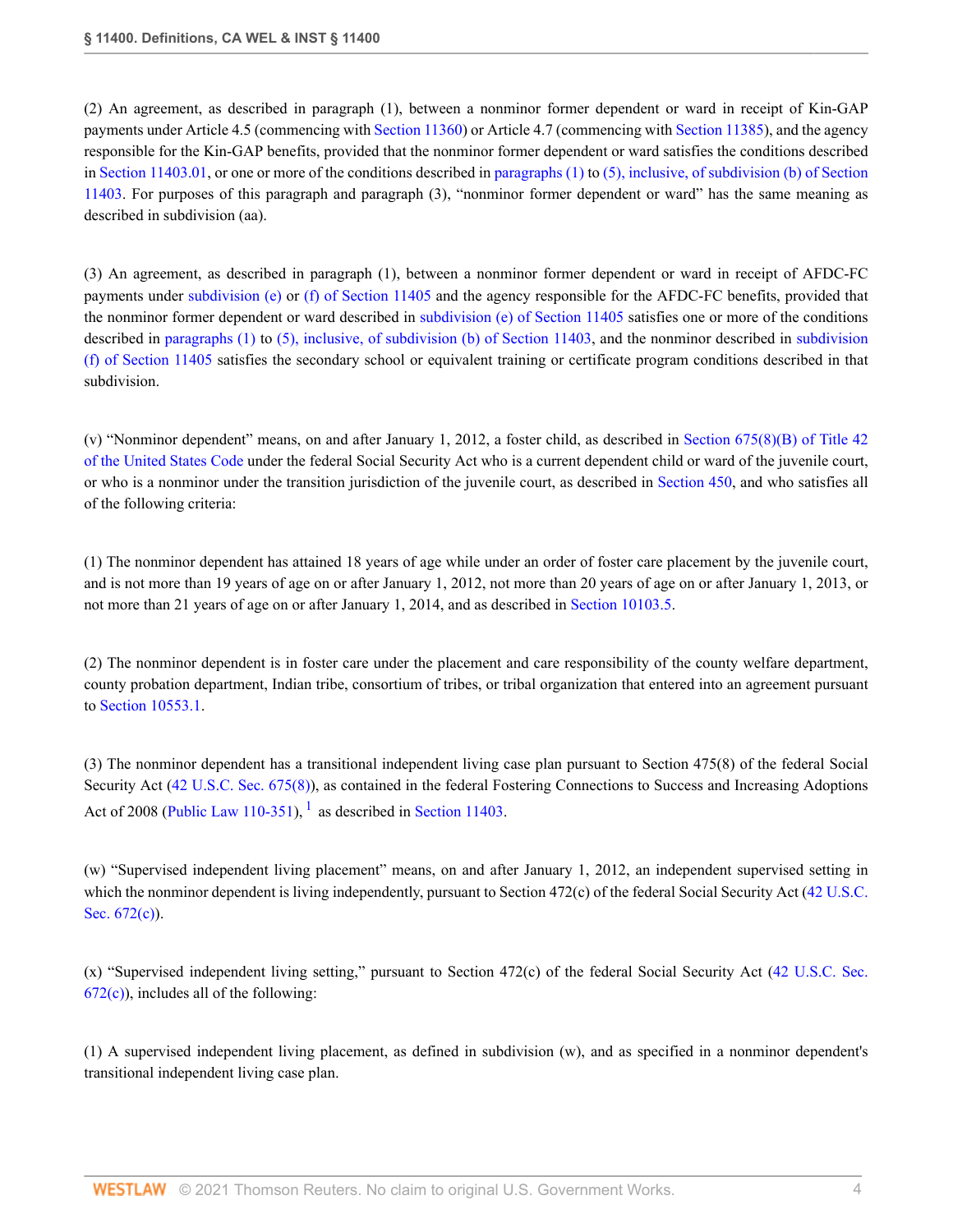(2) A residential housing unit certified by the transitional housing placement provider operating a Transitional Housing Placement program for nonminor dependents, as described in [paragraph \(2\) of subdivision \(a\) of Section 16522.1](http://www.westlaw.com/Link/Document/FullText?findType=L&pubNum=1000228&cite=CAWIS16522.1&originatingDoc=N26B7AEF002CF11EBBB39971006BACD51&refType=SP&originationContext=document&vr=3.0&rs=cblt1.0&transitionType=DocumentItem&contextData=(sc.History*oc.Search)#co_pp_8b3b0000958a4).

(3) A transitional living setting approved by the county to support youth who are entering or reentering foster care or transitioning between placements. The short-term independent living setting shall not include a youth homelessness prevention center or an adult homeless shelter. A transitional living setting approved by the county for purposes of this paragraph is not subject to licensing pursuant to paragraph (4) of subdivision (*l*[\) of Section 1505 of the Health and Safety Code](http://www.westlaw.com/Link/Document/FullText?findType=L&pubNum=1000213&cite=CAHSS1505&originatingDoc=N26B7AEF002CF11EBBB39971006BACD51&refType=SP&originationContext=document&vr=3.0&rs=cblt1.0&transitionType=DocumentItem&contextData=(sc.History*oc.Search)#co_pp_3cd1000064020).

(y) "Transitional independent living case plan" means, on or after January 1, 2012, a child's case plan submitted for the last review hearing held before the child reaches 18 years of age or the nonminor dependent's case plan, updated every six months, that describes the goals and objectives of how the nonminor will make progress in the transition to living independently and assume incremental responsibility for adult decisionmaking, the collaborative efforts between the nonminor and the social worker, probation officer, or Indian tribal placing entity and the supportive services as described in the transitional independent living plan (TILP) to ensure active and meaningful participation in one or more of the eligibility criteria described in [paragraphs \(1\)](http://www.westlaw.com/Link/Document/FullText?findType=L&pubNum=1000228&cite=CAWIS11403&originatingDoc=N26B7AEF002CF11EBBB39971006BACD51&refType=SP&originationContext=document&vr=3.0&rs=cblt1.0&transitionType=DocumentItem&contextData=(sc.History*oc.Search)#co_pp_a83b000018c76) to [\(5\), inclusive, of subdivision \(b\) of Section 11403](http://www.westlaw.com/Link/Document/FullText?findType=L&pubNum=1000228&cite=CAWIS11403&originatingDoc=N26B7AEF002CF11EBBB39971006BACD51&refType=SP&originationContext=document&vr=3.0&rs=cblt1.0&transitionType=DocumentItem&contextData=(sc.History*oc.Search)#co_pp_a83b000018c76), the nonminor's appropriate supervised placement setting, and the nonminor's permanent plan for transition to living independently, which includes maintaining or obtaining permanent connections to caring and committed adults, as set forth in paragraph (16) of [subdivision \(f\) of Section 16501.1.](http://www.westlaw.com/Link/Document/FullText?findType=L&pubNum=1000228&cite=CAWIS16501.1&originatingDoc=N26B7AEF002CF11EBBB39971006BACD51&refType=SP&originationContext=document&vr=3.0&rs=cblt1.0&transitionType=DocumentItem&contextData=(sc.History*oc.Search)#co_pp_ae0d0000c5150)

(z) "Voluntary reentry agreement" means a written voluntary agreement between a former dependent child or ward or a former nonminor dependent, who has had juvenile court jurisdiction terminated pursuant to [Section 391](http://www.westlaw.com/Link/Document/FullText?findType=L&pubNum=1000228&cite=CAWIS391&originatingDoc=N26B7AEF002CF11EBBB39971006BACD51&refType=LQ&originationContext=document&vr=3.0&rs=cblt1.0&transitionType=DocumentItem&contextData=(sc.History*oc.Search)), [452,](http://www.westlaw.com/Link/Document/FullText?findType=L&pubNum=1000228&cite=CAWIS452&originatingDoc=N26B7AEF002CF11EBBB39971006BACD51&refType=LQ&originationContext=document&vr=3.0&rs=cblt1.0&transitionType=DocumentItem&contextData=(sc.History*oc.Search)) or [607.2,](http://www.westlaw.com/Link/Document/FullText?findType=L&pubNum=1000228&cite=CAWIS607.2&originatingDoc=N26B7AEF002CF11EBBB39971006BACD51&refType=LQ&originationContext=document&vr=3.0&rs=cblt1.0&transitionType=DocumentItem&contextData=(sc.History*oc.Search)) and the county welfare or probation department or tribal placing entity that documents the nonminor's desire and willingness to reenter foster care, to be placed in a supervised setting under the placement and care responsibility of the placing agency, the nonminor's desire, willingness, and ability to immediately participate in one or more of the conditions of [paragraphs \(1\)](http://www.westlaw.com/Link/Document/FullText?findType=L&pubNum=1000228&cite=CAWIS11403&originatingDoc=N26B7AEF002CF11EBBB39971006BACD51&refType=SP&originationContext=document&vr=3.0&rs=cblt1.0&transitionType=DocumentItem&contextData=(sc.History*oc.Search)#co_pp_a83b000018c76) to [\(5\), inclusive,](http://www.westlaw.com/Link/Document/FullText?findType=L&pubNum=1000228&cite=CAWIS11403&originatingDoc=N26B7AEF002CF11EBBB39971006BACD51&refType=SP&originationContext=document&vr=3.0&rs=cblt1.0&transitionType=DocumentItem&contextData=(sc.History*oc.Search)#co_pp_a83b000018c76) [of subdivision \(b\) of Section 11403](http://www.westlaw.com/Link/Document/FullText?findType=L&pubNum=1000228&cite=CAWIS11403&originatingDoc=N26B7AEF002CF11EBBB39971006BACD51&refType=SP&originationContext=document&vr=3.0&rs=cblt1.0&transitionType=DocumentItem&contextData=(sc.History*oc.Search)#co_pp_a83b000018c76), the nonminor's agreement to work collaboratively with the placing agency to develop their transitional independent living case plan within 60 days of reentry, the nonminor's agreement to report any changes of circumstances relevant to continued eligibility for foster care payments, and (1) the nonminor's agreement to participate in the filing of a petition for juvenile court jurisdiction as a nonminor dependent pursuant to [subdivision \(e\) of Section 388](http://www.westlaw.com/Link/Document/FullText?findType=L&pubNum=1000228&cite=CAWIS388&originatingDoc=N26B7AEF002CF11EBBB39971006BACD51&refType=SP&originationContext=document&vr=3.0&rs=cblt1.0&transitionType=DocumentItem&contextData=(sc.History*oc.Search)#co_pp_7fdd00001ca15) within 15 judicial days of the signing of the agreement and the placing agency's efforts and supportive services to assist the nonminor in the reentry process, or (2) if the nonminor meets the definition of a nonminor former dependent or ward, as described in subdivision (aa), the nonminor's agreement to return to the care and support of their former juvenile court-appointed guardian and meet the eligibility criteria for AFDC-FC pursuant to [subdivision \(e\) of Section 11405.](http://www.westlaw.com/Link/Document/FullText?findType=L&pubNum=1000228&cite=CAWIS11405&originatingDoc=N26B7AEF002CF11EBBB39971006BACD51&refType=SP&originationContext=document&vr=3.0&rs=cblt1.0&transitionType=DocumentItem&contextData=(sc.History*oc.Search)#co_pp_7fdd00001ca15)

(aa) "Nonminor former dependent or ward" means, on and after January 1, 2012, either of the following:

(1) A nonminor who reached 18 years of age while subject to an order for foster care placement, and for whom dependency, delinquency, or transition jurisdiction has been terminated, and who is still under the general jurisdiction of the court.

(2) A nonminor who is over 18 years of age and, while a minor, was a dependent child or ward of the juvenile court when the guardianship was established pursuant to [Section 360](http://www.westlaw.com/Link/Document/FullText?findType=L&pubNum=1000228&cite=CAWIS360&originatingDoc=N26B7AEF002CF11EBBB39971006BACD51&refType=LQ&originationContext=document&vr=3.0&rs=cblt1.0&transitionType=DocumentItem&contextData=(sc.History*oc.Search)) or [366.26, or subdivision \(d\)](http://www.westlaw.com/Link/Document/FullText?findType=L&pubNum=1000228&cite=CAWIS366.26&originatingDoc=N26B7AEF002CF11EBBB39971006BACD51&refType=SP&originationContext=document&vr=3.0&rs=cblt1.0&transitionType=DocumentItem&contextData=(sc.History*oc.Search)#co_pp_5ba1000067d06) of [Section 728,](http://www.westlaw.com/Link/Document/FullText?findType=L&pubNum=1000228&cite=CAWIS728&originatingDoc=N26B7AEF002CF11EBBB39971006BACD51&refType=LQ&originationContext=document&vr=3.0&rs=cblt1.0&transitionType=DocumentItem&contextData=(sc.History*oc.Search)) and the juvenile court dependency or wardship was dismissed following the establishment of the guardianship.